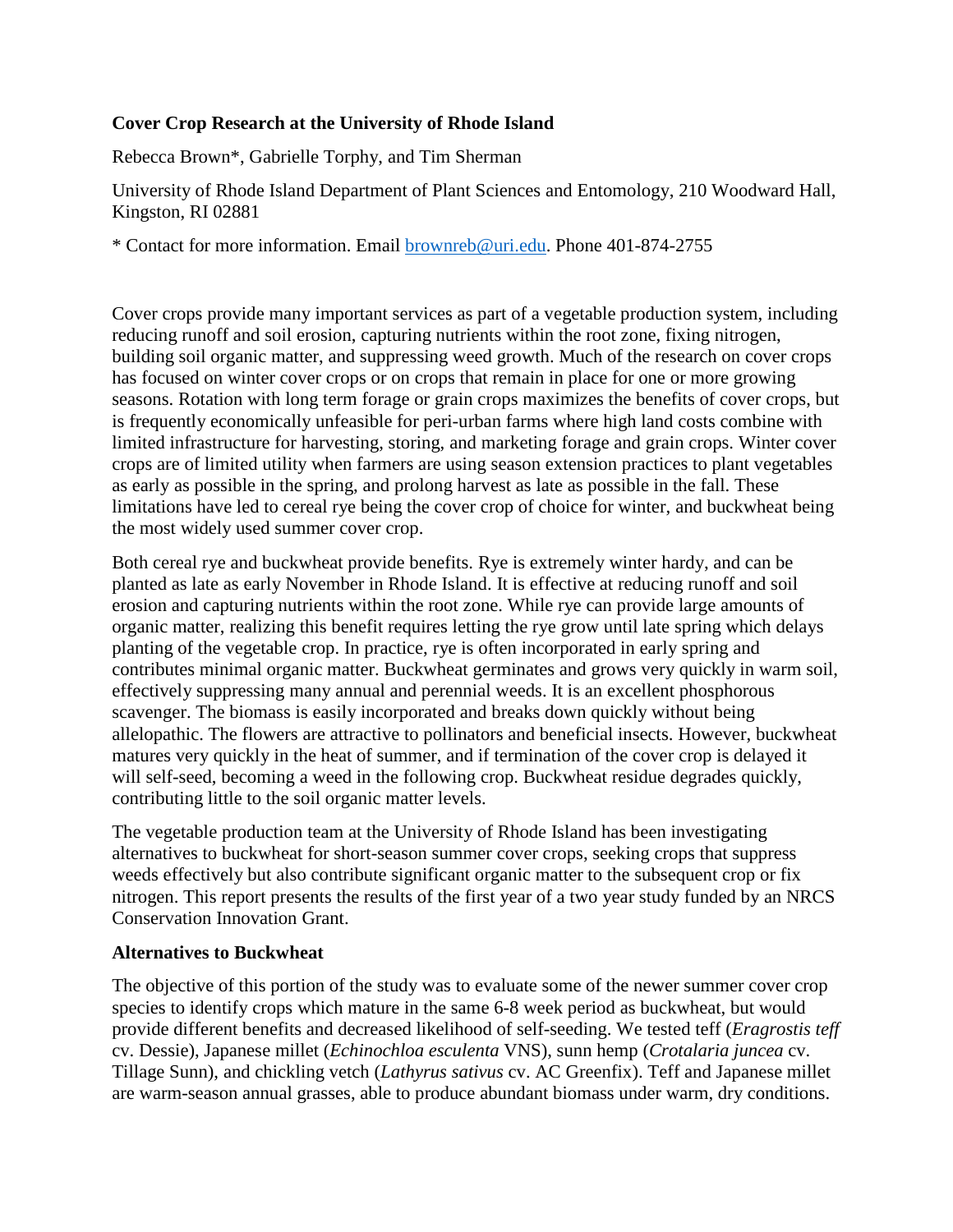| Crop                             | <b>Target rate</b> |
|----------------------------------|--------------------|
| <b>Buckwheat</b>                 | 50 lbs/acre        |
| Teff                             | 9 lbs/acre         |
| <b>Japanese</b><br><b>Millet</b> | 20 lbs/acre        |
| Sunn<br>Hemp                     | 50 lbs/acre        |
| <b>Chickling</b><br>Vetch        | 80 lbs/acre        |

| Table 1. Standard seeding rates |
|---------------------------------|
|                                 |

Sunn hemp and chickling vetch are annual legumes with the potential to fix 60-100 pounds of nitrogen per acre within 6- 8 weeks of seeding. Sorghum and sorghum-sudangrass (Sudex) were not included in this study because under our conditions they require 10 weeks or longer to fulfill their potential.

Buckwheat, sunn hemp, teff, and Japanese millet were seeded at the standard rate (Table 1) every two weeks from May 20 to August 15, while chickling vetch was seeded from July 15 to August 16. Data were collected on seedling emergence, crop biomass, and weed biomass at 6 weeks

after seeding, and crop biomass at 8 weeks after seeding. Biomass samples were cut at one inch above the soil surface and dried to constant moisture before weighing. We also tested alternate seeding rates for teff, sunn hemp, and Japanese millet, planting each crop at four rates on June 18. Sunn hemp, buckwheat, and chickling vetch were seeded with a standard grain drill, while teff and Japanese millet were seeded with a Brillion cultipacker. Plots were 1500 square feet, with data collected from six randomly placed 1 square foot quadrats within each plot. Legume seeds were inoculated with compatible rhizobia bacteria prior to seeding. Grass plots were fertilized at seeding with Nature's Turf 8-1-9 organic fertilizer at 40 lb N/acre.

#### **Effects of Seeding Date**

Dry biomass production for buckwheat six weeks after planting ranged from 12  $g/ft^2$  to 46  $g/ft^2$ with the May 20 seeding producing the least biomass, and the July 16 seeding producing the most. July 16 and 30 were the best seeding dates, followed by July 3 and August 15. Weed biomass was low with no significant differences between seeding dates. Biomass increased substantially between weeks 6 and 8 for the June 4 and July 3 seedings, but not the other dates.

Dry biomass for Japanese millet ranged from 3  $g/ft^2$ to 39 g/ft<sup>2</sup> at 6 weeks after planting, and from 4 g/ft<sup>2</sup> to 70 g/ft  $2$  at 8 weeks after planting. Biomass production was significantly greater for the July 16 seeding than any other date. Japanese millet biomass production was highly variable within individual plots, suggesting that this species is sensitive to small differences in soil quality.

Teff biomass production also peaked in the July 16 seeding, with 34 g/ft<sup>2</sup> at 6 weeks and 50 g/ft<sup>2</sup> at 8 weeks. Teff was effective at suppressing weeds in seedings between June 18 and July 30, but not in earlier or later seedings.